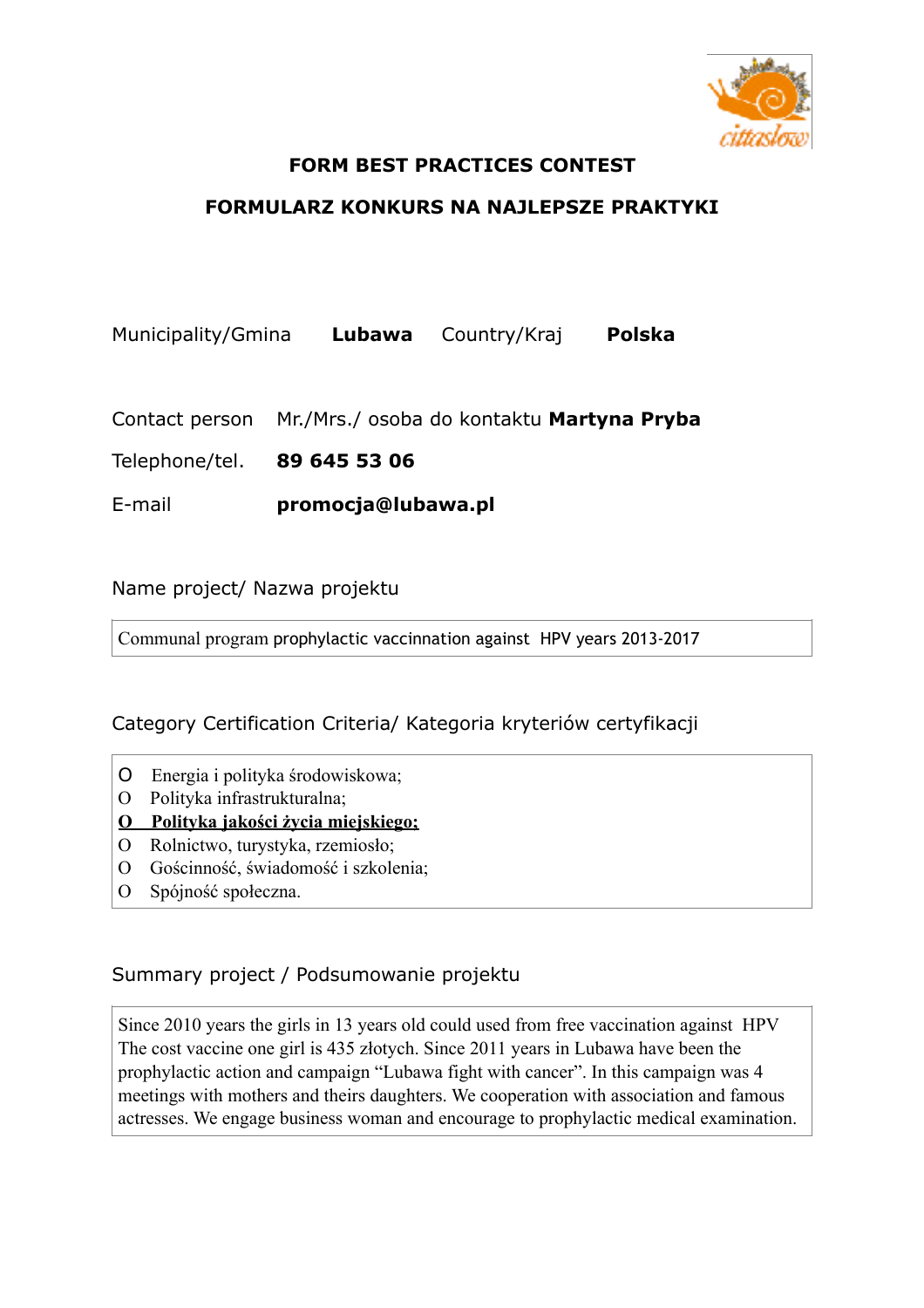

Goal project / Cel projektu

Protection young girls before cervix cancer.

# Result project / Rezultat projektu

The 189 girls have vaccinated since 2010 year. Now, from the the vaccinnation used 100% girls, who is authorized to obtainment vacinnation.

# Finance (costs and benefits) / Finansowanie (koszty i zyski)

In 2013 yours: vacinnation 27.405 złotych brutto prophylactic action – 3.250 złotych brutto baner 1.300 złotych brutto

Staff (time use and saving) / Personel (czas realizacji i oszczędności)

Vacinnation : Town Health Centre prophylactic action: Town Council in Lubawa

Additional information (if necessarily) / Dodatkowe informacje (jeśli konieczne)

Link website/ link do strony interentowej **w załączeniu prezentacja.** 

(if available) (jeśli dostępna)

**Once filled in this form please send it to: [m.zedda@censis.it](mailto:m.zedda@censis.it) , [s.sampaolo@censis.it](mailto:s.sampaolo@censis.it) and [info@cittaslow.net](mailto:info@cittaslow.net)**